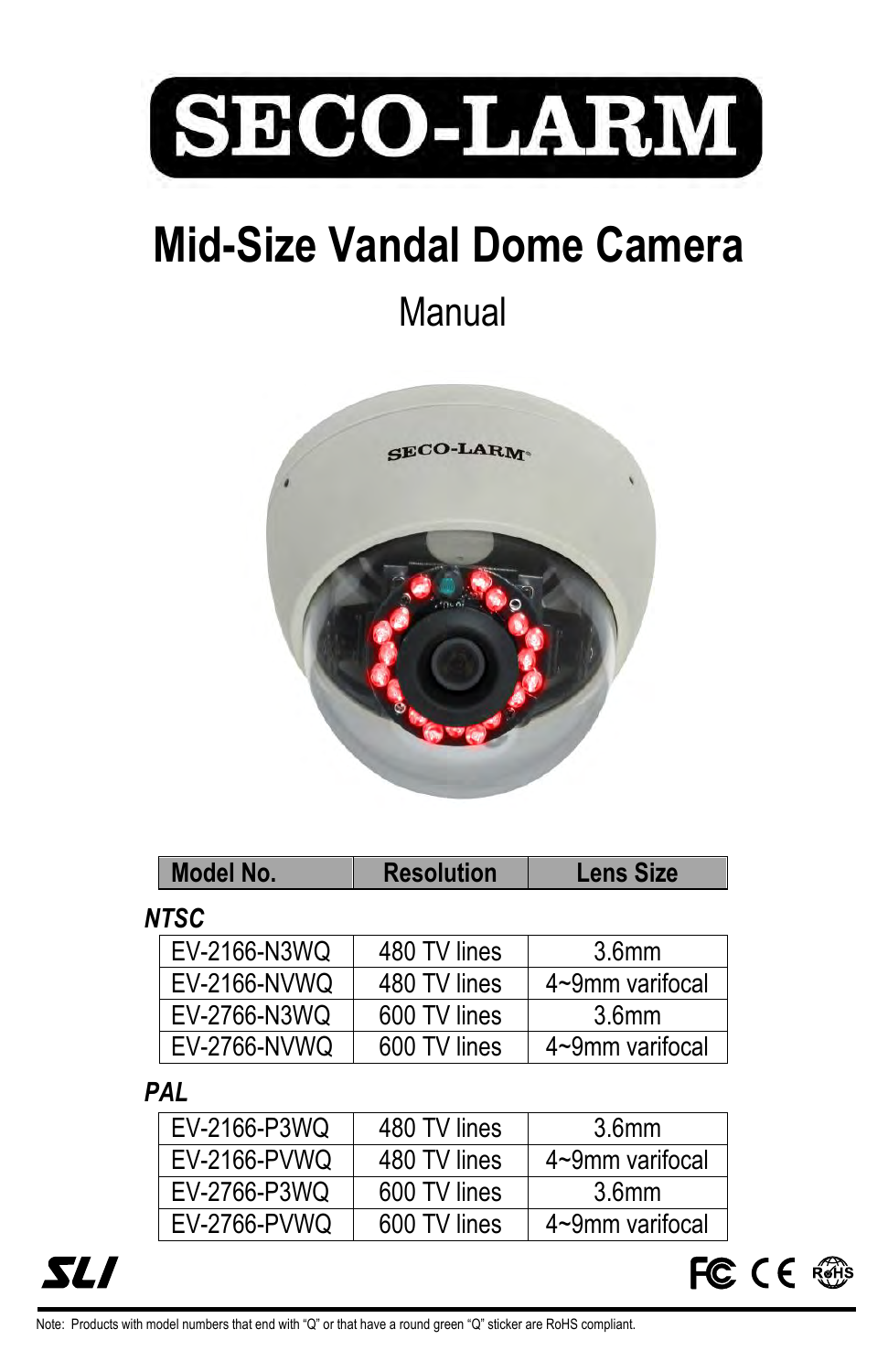### **Specifications:**

|                              | <b>NTSC</b> | 2166-N3WQ                                                                   | 2166-NVWQ  | 2766-N3WQ             | 2766-NVWQ  |  |
|------------------------------|-------------|-----------------------------------------------------------------------------|------------|-----------------------|------------|--|
|                              | <b>PAL</b>  | 2166-P3WQ                                                                   | 2166-PVWQ  | 2766-P3WQ             | 2766-PVWQ  |  |
| <b>Type</b>                  |             | Mid Size Vandal Dome                                                        |            |                       |            |  |
| <b>CCD</b>                   |             | 1/ <sub>3</sub> " Sony Super HAD II                                         |            |                       |            |  |
| <b>Resolution</b>            |             | 480 TV lines                                                                |            | 600 TV lines          |            |  |
| Lens                         |             | 3.6 <sub>mm</sub>                                                           | $4 - 9$ mm | 3.6 <sub>mm</sub>     | $4 - 9$ mm |  |
| # of IR LEDs                 |             | 18 (850nm)                                                                  |            |                       |            |  |
| IR range                     |             | 65ft (20m)                                                                  |            |                       |            |  |
|                              |             | 510x492 pixels (NTSC)                                                       |            | 768x494 pixels (NTSC) |            |  |
| <b>Pickup elements</b>       |             | 500x528 pixels (PAL)                                                        |            | 752x582 pixels (PAL)  |            |  |
| <b>Sync</b>                  |             | Internal                                                                    |            |                       |            |  |
| Video output                 |             | 1Vp-p composite video, $75\Omega$                                           |            |                       |            |  |
| <b>Minimum illumination</b>  |             | 0-lux (LEDs ON)                                                             |            |                       |            |  |
| S/N ratio                    |             | >48dB                                                                       |            |                       |            |  |
| <b>Shutter control</b>       |             | Auto Electric Shutter (AES)                                                 |            |                       |            |  |
| <b>Gain control</b>          |             | Auto                                                                        |            |                       |            |  |
| White balance                |             | Auto                                                                        |            |                       |            |  |
| <b>Operating voltage</b>     |             | 12VDC ±10%                                                                  |            |                       |            |  |
| <b>Current draw</b>          |             | 100mA (LEDs OFF), 200mA (LEDs ON)                                           |            |                       |            |  |
| <b>IP Rating</b>             |             | IP <sub>65</sub>                                                            |            |                       |            |  |
| <b>Operating temperature</b> |             | -4°~122° F (-20°~50° C)                                                     |            |                       |            |  |
| <b>Dimensions</b>            |             | 4 <sup>1</sup> / <sub>4</sub> "x3 <sup>1</sup> / <sub>2</sub> " (108x89 mm) |            |                       |            |  |
| Weight                       |             | 18-oz (500g)                                                                |            |                       |            |  |

# **Parts List:**

- 1 x Manual
- 3 x Mounting screws
- 1 x Camera
- 
- 3 x Screw anchors
- 1 x DC plug with terminal block 1 x Allen wrench

## **Dimensions:**



**Adjusting the 3-Axis Gimbal:**



Move the camera vertically, horizontally, or rotate the lens to change the lens angle.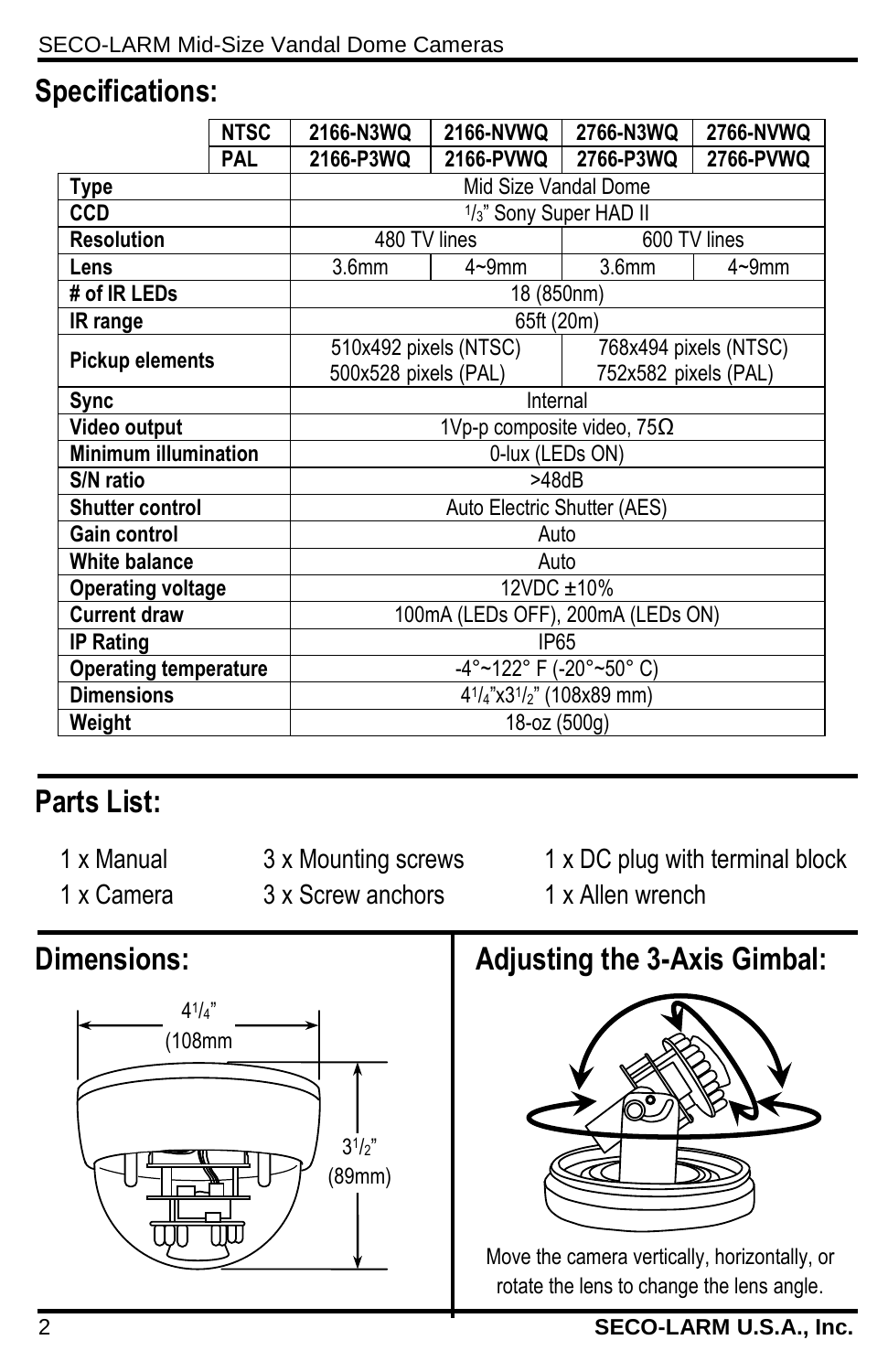### **Overview:**



# **Before Starting:**

- 1. Please read this manual carefully and keep it for future reference.
- 2. Use the camera within given temperature and electricity limits.
- 3. Do not point the camera at the sun. Heat could damage the camera, even when not in use.
- 4. Do not mount the camera in areas exposed to radiation, strong magnetic fields, or strong electrical signals\*
- 5. Do not drop the camera or subject it to strong vibrations.
- **Note:** Many video monitors produce strong electromagnetic fields close to the display CRT, especially when the monitor is turned on or during de-gaussing, which occurs automatically with many monitors when turned on.

### **Installation:**

- 1. Undo the 3 set screws on the side of the dome cover using the included allen wrench.
- 2. Remove the dome from the base.
- 3. Temporarily connect the camera's female BNC connector to a monitor.
- 4. Temporarily connect the camera's DC jack to a 12VDC power supply.
- 5. Hold the mounting base with your hand against the wall, ceiling, or other mounting surface. Try various locations and angles while watching the monitor to find the location that offers the best protection. Mark that location with a pencil
- 6. If the installation involves surface wiring, use the wiring notch located on the side of the mounting base to run wires.
- 7. Mount the mounting base to the wall using the 3 included mounting screws. If necessary, use the included screw anchors.
- 8. Run a hidden, permanent video cable from the monitor to the camera.
- 9. Run a hidden, permanent power cable from a 12VDC power supply to the camera.
- 10.Make any necessary adjustments to the camera angle by gently twisting the camera on its axis.
- 11.Reattach the dome to the camera base by giving the dome a slight twist.
- 12.Use the included allen wrench to tighten the set screw, securing the dome to the base.
- 13.Test the camera again under the exact lighting conditions under which it is expected to be used.